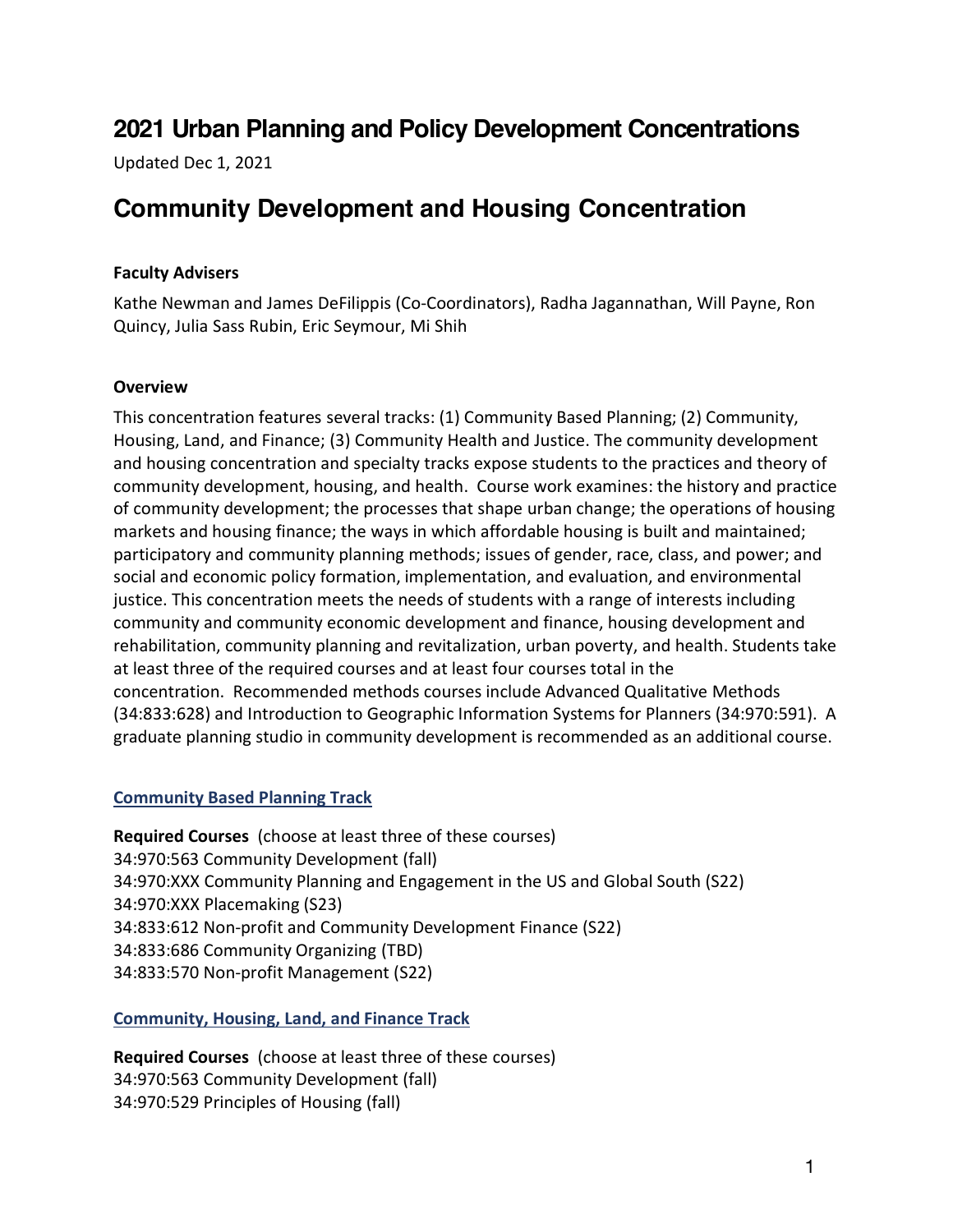34:970:530 International Urbanization and Housing Issues (F22, alt. years) 34:970:528 Housing Economics and Markets (S22, alt. years) 34:970:XXX Affordable Housing: LIHTC (S22) 34:970:605 Planning Real Estate Analysis (fall) 34:833:612 Non-profit and Community Development Finance (S22)

#### **Community Health and Justice Track**

**Required Courses** (choose at least three of these courses) 34:970:563 Community Development (fall) 34:970:561 Social Justice in Planning and Public Policy (TBD) 34:970:532 Bridging Public Health and Urban Planning (fall) 34:970:XXX Placemaking (S23) 34:970:XXX Environmental Justice (F23, alt. years) 34:833:513 Issues in Health Disparities (TBD) 34:833:552 Education Policy, Community Development and Social Justice (S22) 34:970:555 Transportation and Equity (S23, alt. years)

**Recommended Courses** (choose at least one additional courses, which can include the required courses you did not choose above, for a total of four)

34:970:521 Historic Preservation (spring) 34:970:528 Housing Economics and Markets (S22, alt. years) 34:970:529 Principles of Housing (fall) 34:970:XXX Affordable Housing: LIHTC (S22) 34:970:530 International Urbanization and Housing Issues (F22, alt. years) 34:970:532 Bridging Public Health and Urban Planning (fall) 34:970:561 Social Justice in Planning and Public Policy (TBD) 34:970:594 Program Evaluation (*prereq BQM; Discrete Methods or Multivariate Methods*)(fall 23 alt. years) 34:970:605 Planning Real Estate Analysis (fall) 34:970:622 Urban Redevelopment (fall) 34:970:630 Discrete Choice Methods (spring) 34:970:653 Case Study Methods (S22, alt. years) 34:970:XXX History and Theory of Urban Redevelopment (TBD) 34:970:XXX Environmental Justice (F23, alt. years) 34:833:513 Issues in Health Disparities (TBD) 34:833:540 State and Local Public Finance (TBD) 34:833:552 Education Policy, Community Development and Social Justice (S22) 34:833:570 Non-profit Management (S22) 34:833:585 American Social Policy (fall) 34:833:595 Economics of Poverty (fall) 34:833:611 Community Economic Development (S22)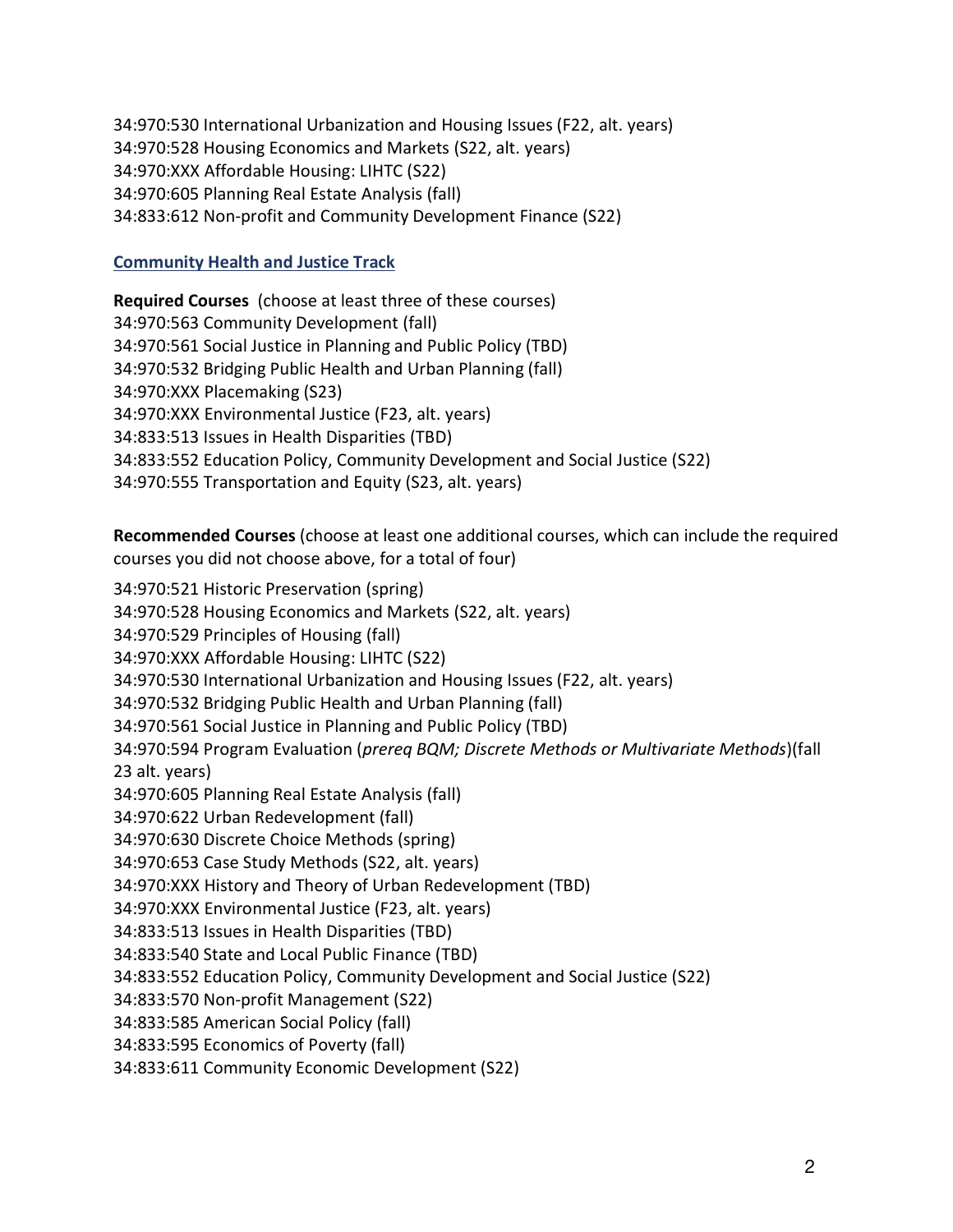34:833:612 Non-profit and Community Development Finance (S22) 34:833:686 Community Organizing (TBD)

#### **Recommended Courses in other Programs**

#### **Sociology**

920:571 Space, Place, Inequality 920:573 Community Inequality 920:614 Race, Ethnicity, and Inequality

## **Geography**

16:450:513 Rethinking Economy (F21) 16:450:516 Urban Geography (F21)

16:450:605:06 Geography Seminar: Black Geographies

## **Labor Studies**

37:575:359 Organizing for Social Change (F21, spring) (undergraduate course)

# **Graduate Certificates**

Students in this concentration may be interested in graduate certificates in Historic Preservation, Real Estate Development and Redevelopment, Geospatial Information Science, Human Dimensions of Environmental Change, and Coastal Climate Risk and Resilience.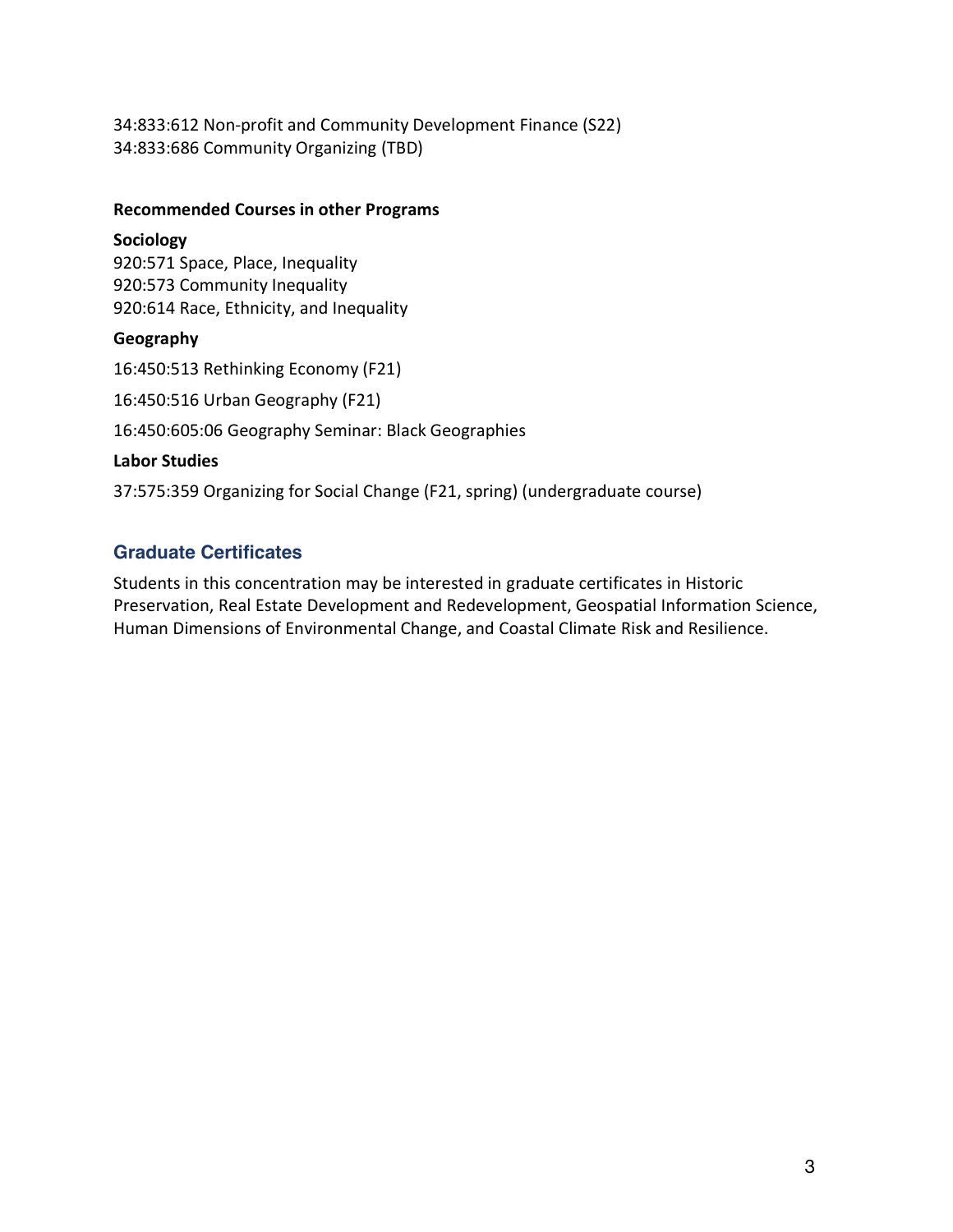# **Design and Development/Redevelopment Concentration**

#### **Faculty Advisers**

Tony Nelessen and David Listokin (co-coordinators), Juan Ayala, Barbara Faga

#### **Overview**

This concentration includes two tracks: (1) Urban Design and (2) Development/ Redevelopment. Because of the connections between these two topics, many courses are listed in both tracks. Students may choose to combine these two tracks for a custom concentration.

## **Urban Design Track**

The Urban Design track focuses on the visioning, planning and design of healthy and resilient communities. Urban design courses equip students with critical thinking skills. The classes are sequenced to provide students with the fundamental knowledge of urban design, an understanding of time-tested design principles, and best practice of planning and urban design. The curriculum in visual communications and representation enables students to navigate through the complex realm of digital programs and provides them with the basic skills of hand drawing and sketching. From this foundation students learn digital drawing techniques in urban design illustration, visualization (Photoshop, Maxwell Studio or VRay), rendering, (Sketchbook Pro, AdobeSketch) and 3D modeling techniques (Rhino 3D, Sketch Up) used in successful national and inter-national urban planning projects.

Graphical Communication and Design Representation (34:970:590) and Planning and Design 1 (970 600:01) are required first-semester courses. Recommended methods courses include Introduction to GIS for Planners (34:970:591) and Topics in GIS (34:970:592). A graduate planning studio in design or land-use is recommended as one of the two studio choices. The design and land use studios support practice-based experience that allows students to develop the confidence to interact with their peers, faculty, clients, and public officials on real-world issues.

**Required Course Sequence for the Urban Design Track** (take all of these courses as shown below)

#### First Year, First Semester

34:970:590 Graphical Communication and Design Representation ( $1<sup>st</sup>$  year, fall) 34:970:600 Planning and Design I (1st year, fall, *pre- or co-req: 34:970:590*)

#### First Year, Second Semester

34:970:601 Planning and Design II (1st year, spring, *pre-req: 34:970:600 or instructor approval*)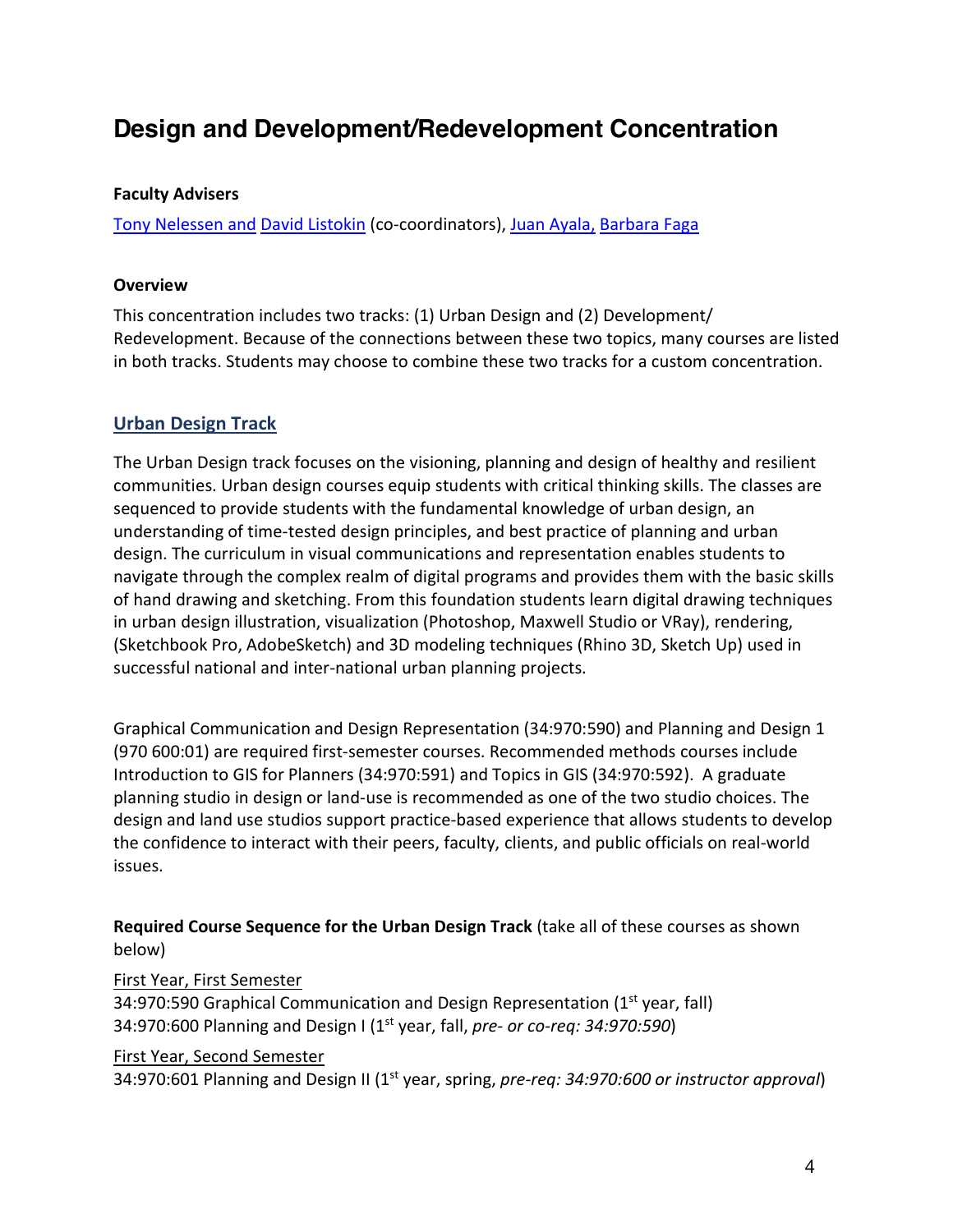Second Year, First Semester

34:970:593 Design Representation and Visualization (fall second year) 34:970:602 Zoning for Urban Planning (fall)

Studio

Second Year, any semester

Studio

#### **Recommended Courses**

34:970:508 Comprehensive Planning (spring) 34:833:572 Negotiation and Conflict Resolution (TBD) 34:970:520 Planning and Land Use Administration (spring) 34:970:521 Historic Preservation (spring) 34:970:523 Environmental Law and Policy (spring) 34:970:530 International Urbanization and Housing Issues (F22, alt. years) 34:970:551 Transportation and Land Use (S24, alt. years) 34:970:552 Transportation and Environment (F23, alt. years) 34:970:572 Green Building (spring) 34:970:604 Land Development Practice (TBD) 34:970:620 Energy Sustainability and Policy (spring) 34:970:622 Urban Redevelopment (fall)

# **Development/Redevelopment Track**

A broad understanding of real estate development and redevelopment, including land, building, market and financial analysis, particularly in the United States, is gained through a sequence of courses in development/redevelopment planning and practice; real estate, finance, investment; and development impact analysis. This track meets the needs of students with varying interests, including planning for development/redevelopment, real estate market research and analysis, real estate finance and investment analysis, and relating land use planning and controls to the private development process. It is strongly recommended that students take at least one studio in urban redevelopment, neighborhood revitalization, urban design, housing, or community development.

**Required Courses:** (take all of these courses) 34:970:605 Planning Real Estate Analysis (fall) 34:970:622 Urban Redevelopment (fall)

**Recommended Courses** (choose at least two additional courses for a total of four) 34:970:508 Comprehensive Planning (spring) 34:970:520 Planning and Land Use Administration (spring)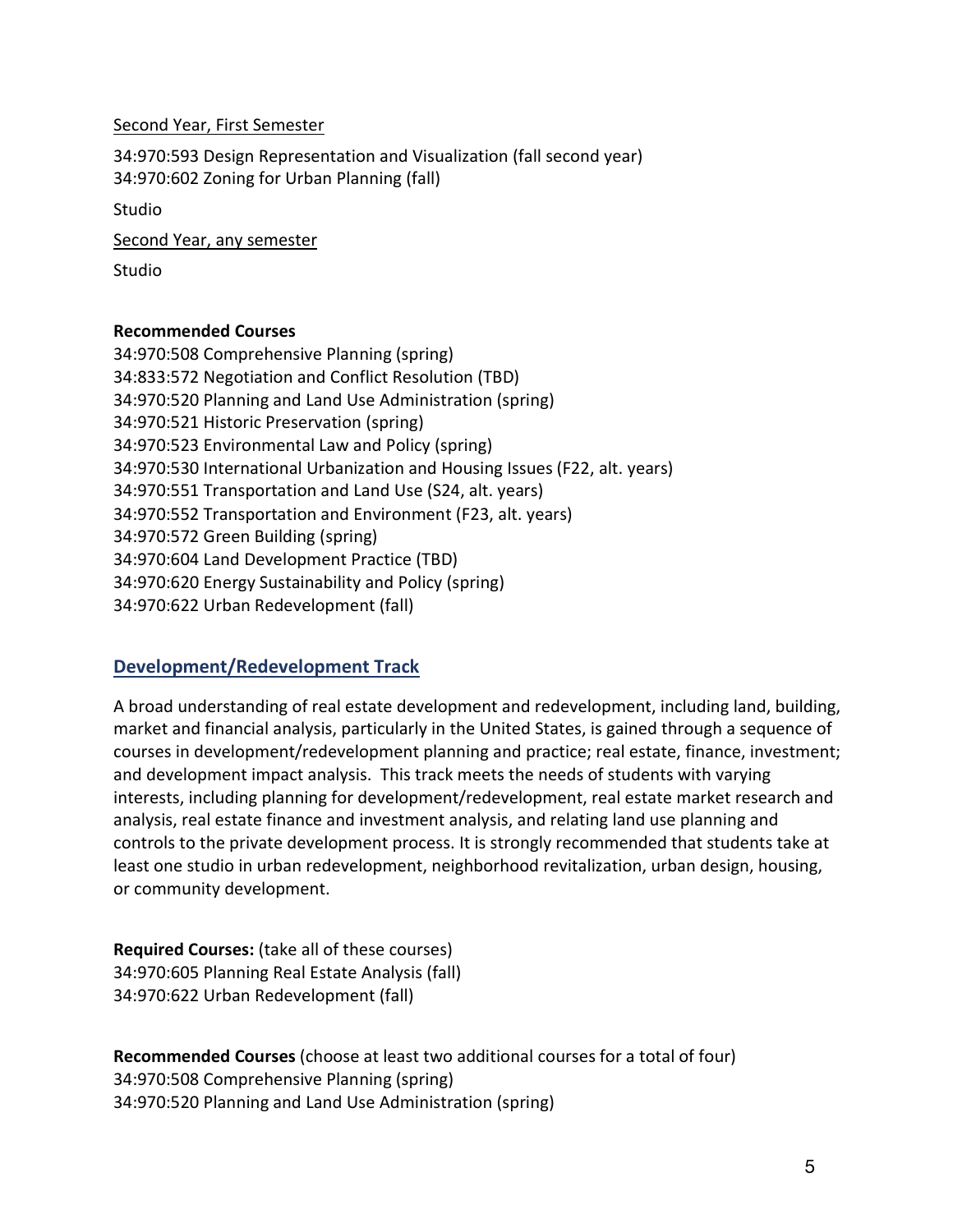34:970:521 Historic Preservation (spring) 34:970:XXX Affordable Housing: LIHTC (S22) 34:970:523 Environmental Law and Policy (spring) 34:970:528 Housing Economics and Markets (S22, alt. years) 34:970:529 Principles of Housing (fall) 34:970:551 Transportation and Land Use (F24, alt. years) 34:970:552 Transportation and Environment (F23 alt. years) 34:970:563 Community Development (fall) 34:970:572 Green Building (spring) 34:970:590 Graphical Communication and Design Representation (1<sup>st</sup> year, fall) 34:970:600 Planning and Design I (1st year, fall, *pre- or co-req of 34:970:590*) 34:970:601 Planning and Design II (spring, *pre-req: 34:970:600*) 34:970:602 Zoning for Urban Planning (fall) 34:970:604 Land Development Practice (TBD) 34:970:620 Energy Sustainability and Policy (spring tentative) 34:970:XXX History and Theory of Urban Redevelopment (TBD) 34:833:540 State and Local Public Finance (TBD) 34:833:572 Negotiation and Conflict Resolution (TBD)

## **Recommended Courses in other Programs**

(may substitute for any recommended course, with concentration coordinator's approval) Students should check courses in these (and other) programs: Cultural Heritage and Preservation Studies (CHAPS) at Rutgers, New Brunswick; real estate program at the Rutgers Business School, Newark and Piscataway; design in the Department of Landscape Architecture at Rutgers, New Brunswick (design background required).

## **Graduate Certificates**

Students in this concentration may be interested in graduate certificates in Historic Preservation, Real Estate Development and Redevelopment, and Geospatial Information Science.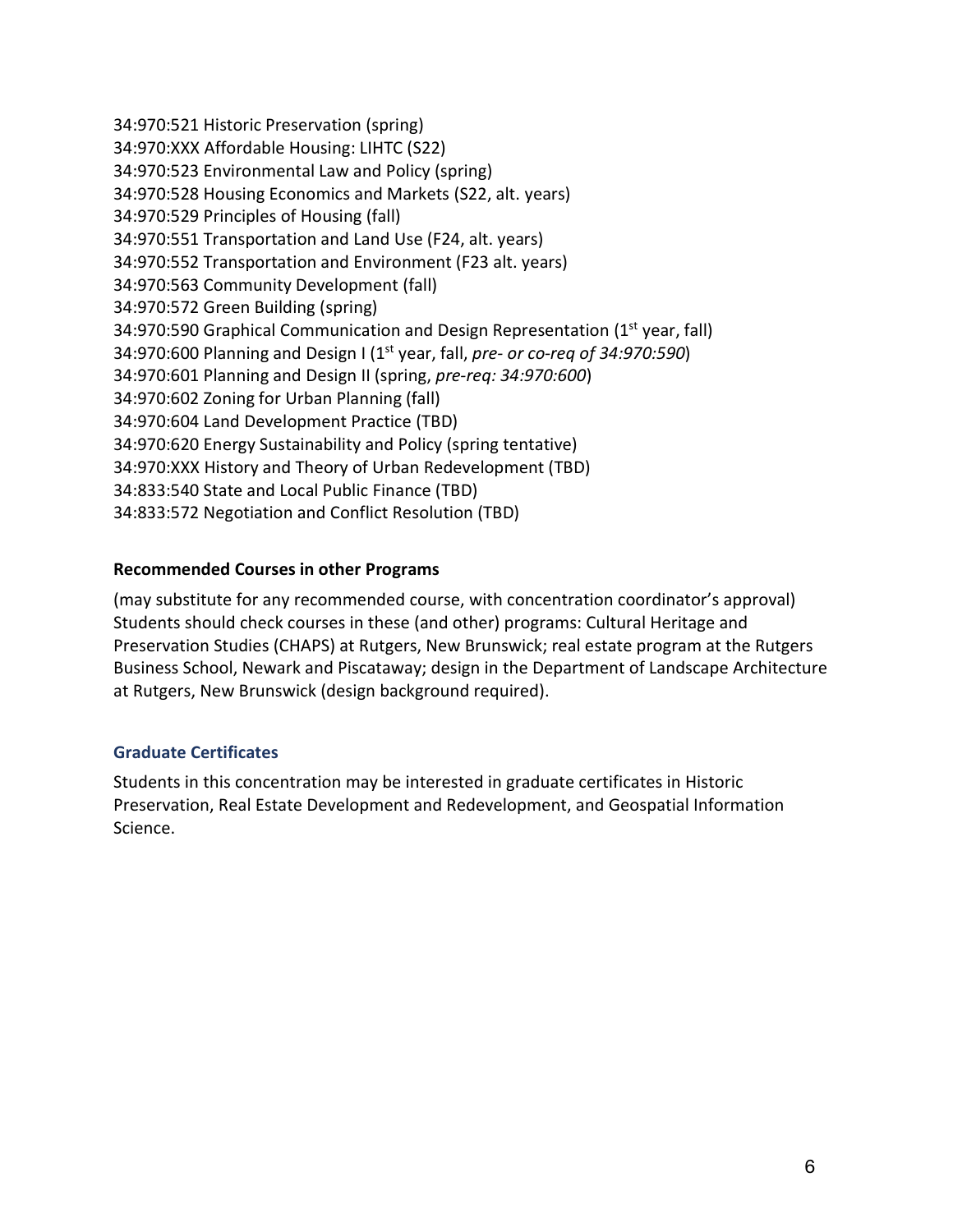# **Environmental Planning Concentration**

# **Faculty Advisers**

Clinton Andrews (Coordinator), Michael Greenberg, Eric Seymour

# **Overview**

This concentration features several tracks: (1) Coastal Resilience, (2) Environmental and Human Health Planning (3) Environmental Policy, and (4) Land Use Planning. Because there are many connections among these topics, students may choose to blend tracks for a custom concentration. We urge students to work with their advisers. Students should take at least four courses for the concentration, one required and three recommended, as shown below.

This concentration prepares students to plan and manage the human-environment interface. The Coastal Resilience track brings the science of sea level rise and storm risk together with planning and engineering responses to make coastal settlements safer. The Environment and Human Health track focuses on the application of planning and risk analysis tools to improve human health outcomes. The Environmental Policy track focuses on policy approaches to managing local, regional and global environmental problems. The Land Use Planning track emphasizes land-use planning, master planning, and zoning regulation at the scale of towns, cities, and states. All students in this concentration will develop familiarity with design, regulatory and managerial approaches. Recommended Methods courses include Graphical Communication and Design Representation (34:970:590), Introduction to GIS for Planning and Policy (34:970:591), and Topics in GIS (34:970:592). At least one graduate planning studio in environmental, coastal risk, comprehensive planning or other physical planning is strongly recommended.

## **Required Course**

34:970:618 Environmental Planning and Management I (fall)

## **Recommended Courses for Coastal Resilience Track (choose at least three additional courses)**

34:970:627 Hazard Mitigation Planning: Prevention, Resilience and Sustainability (spring) 34:970:631 Communicating Science With Decision Makers (spring) 16:218:502 Transdisciplinary Perspectives on Coastal Climate Risk and Resilience (fall) 16:460:571 Climate Change Risk Analysis (spring) 16:450:612 Natural Hazards (co-listed as undergrad course 01:450:31 1)(fall undergrad) Landscape Architecture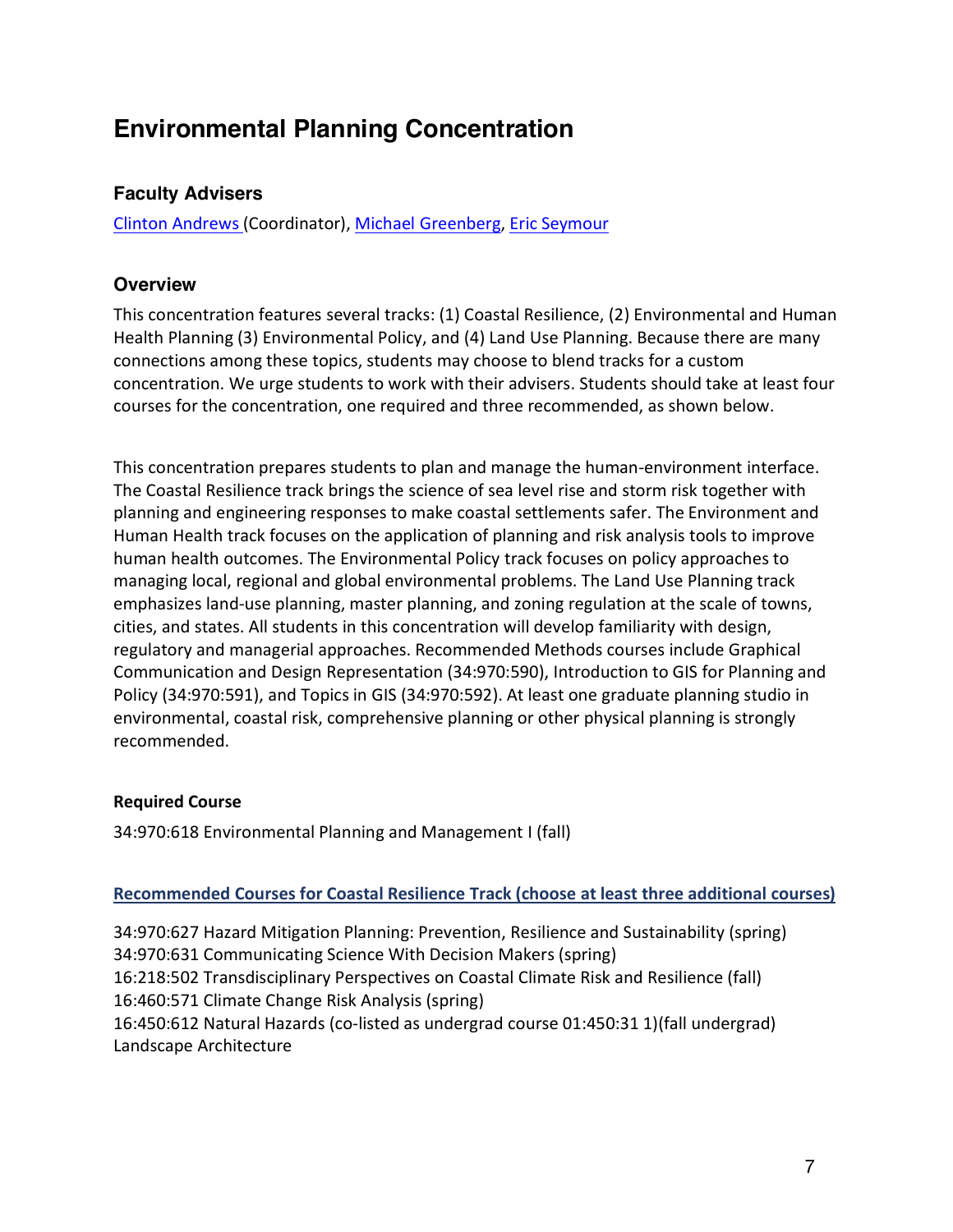## **Recommended Courses for Environment and Health Track (choose at least three additional courses)**

34:970:532 Bridging Public Health and Urban Planning (F22) 34:501:520 Population Health (fall, spring) 34:970:572 Green Building (spring) 34:970:552 Transportation and Environment (F23, alt. years) 34:970:563 Community Development (fall) 16:450:508 Environment and Development

## **Recommended Courses for Environmental Policy (choose at least three additional courses)**

34:970:619 Environmental Economics and Policy (TBD) 34:970:571 Industrial Ecology (S23, alt. years) 34:970:523 Environmental Law and Policy (spring) 34:970:620 Energy Sustainability and Policy (spring) 34:816:637 Global Data Analytics (fall) 16:375:534 Environmental Sustainability: Life-Cycle Assessment Tools 16:375:530 Hazardous Waste Management 16:450:370 Climate Change and Society (spring) 16:790:580 Global Environmental Politics and the United Nations (Political Science) (online) 16:215:604:04 Global Change & Ecology (assumes familiarity with ecological modeling)

## **Recommended Courses for Land Use Track (choose at least three additional courses)**

34:970:508 Comprehensive Planning (spring) 34:970:520 Planning and Land Use Administration (spring) 34:970:602 Zoning for Urban Planning (fall) 34:970:521 Historic Preservation (spring) 34:970:600 Planning and Design I (fall) (*pre- or co-req of 34:970:590*) 34:970:601 Planning and Design II (spring) 34:970:604 Land Development Practice (TBD) 34:970:622 Urban Redevelopment (fall) 34:970:605 Planning Real Estate Analysis (fall) 34:970:621 Infrastructure Planning (spring) 34:970:551 Transportation and Land Use (S24, alt. years) 34:970:590 Graphical Communication and Design Representation 16:450:606 Geography Seminar: Integrated Land Use Change (occasional) 11:550:431 Advanced Landscape Architecture (studio course, requires design background)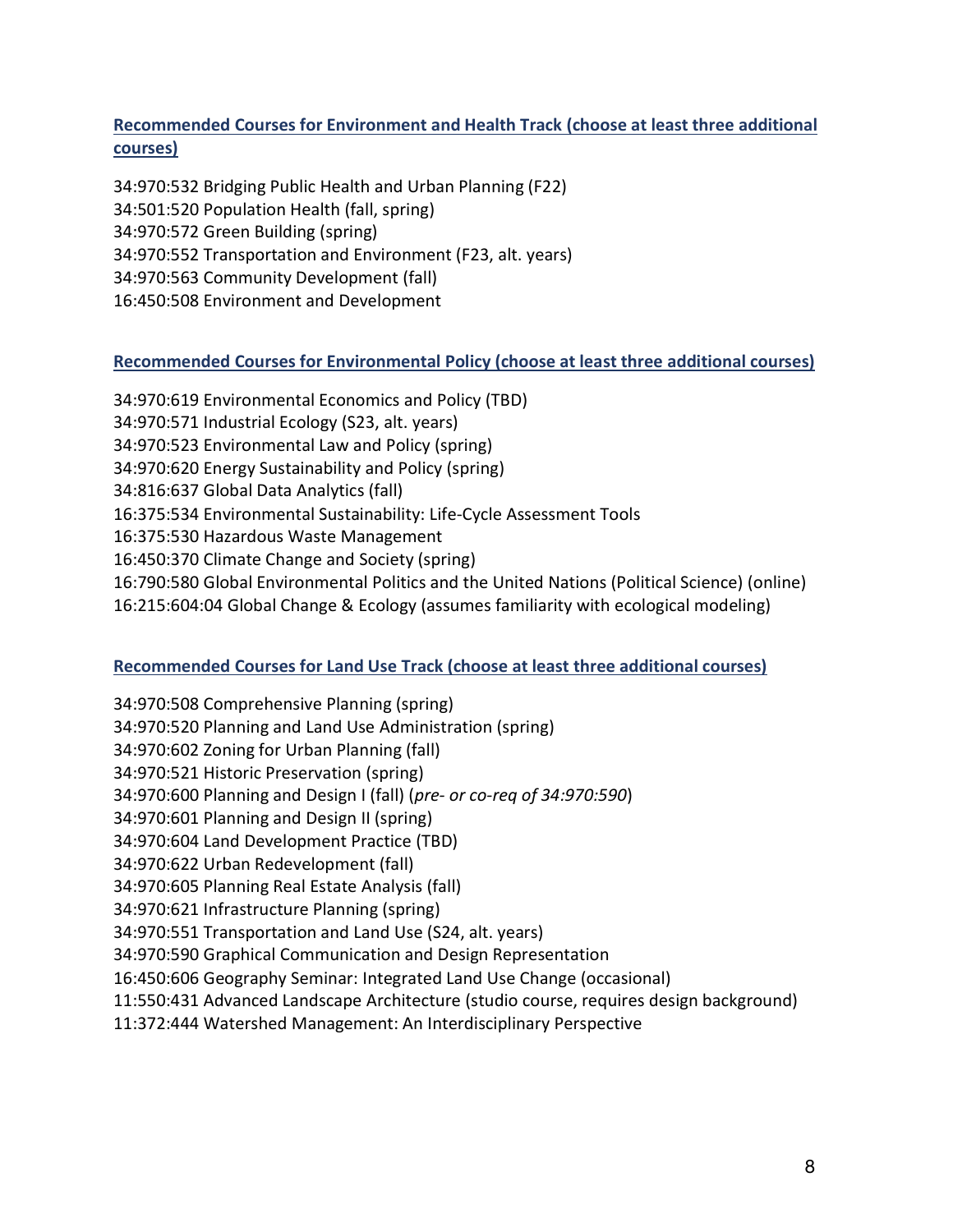**Recommended Courses for All Tracks (consider substituting one of these as your fourth course)**

34:833:572 Negotiation and Conflict Resolution (TBD) 34:970:550 Introduction to Transportation (S22, F22) 34:970:553 Methods of Transportation Planning (spring) 34:970:556 Bicycle and Pedestrian Planning (F22, alt. years) 16:450:605 Geography Seminar: Environmental Change Topics (occasional)

# **Graduate Certificates**

Students in this concentration may be interested in graduate certificates in Human Dimensions of Environmental Change, Historic Preservation, Coastal Climate Risk and Resilience, Energy and Geospatial Information Science.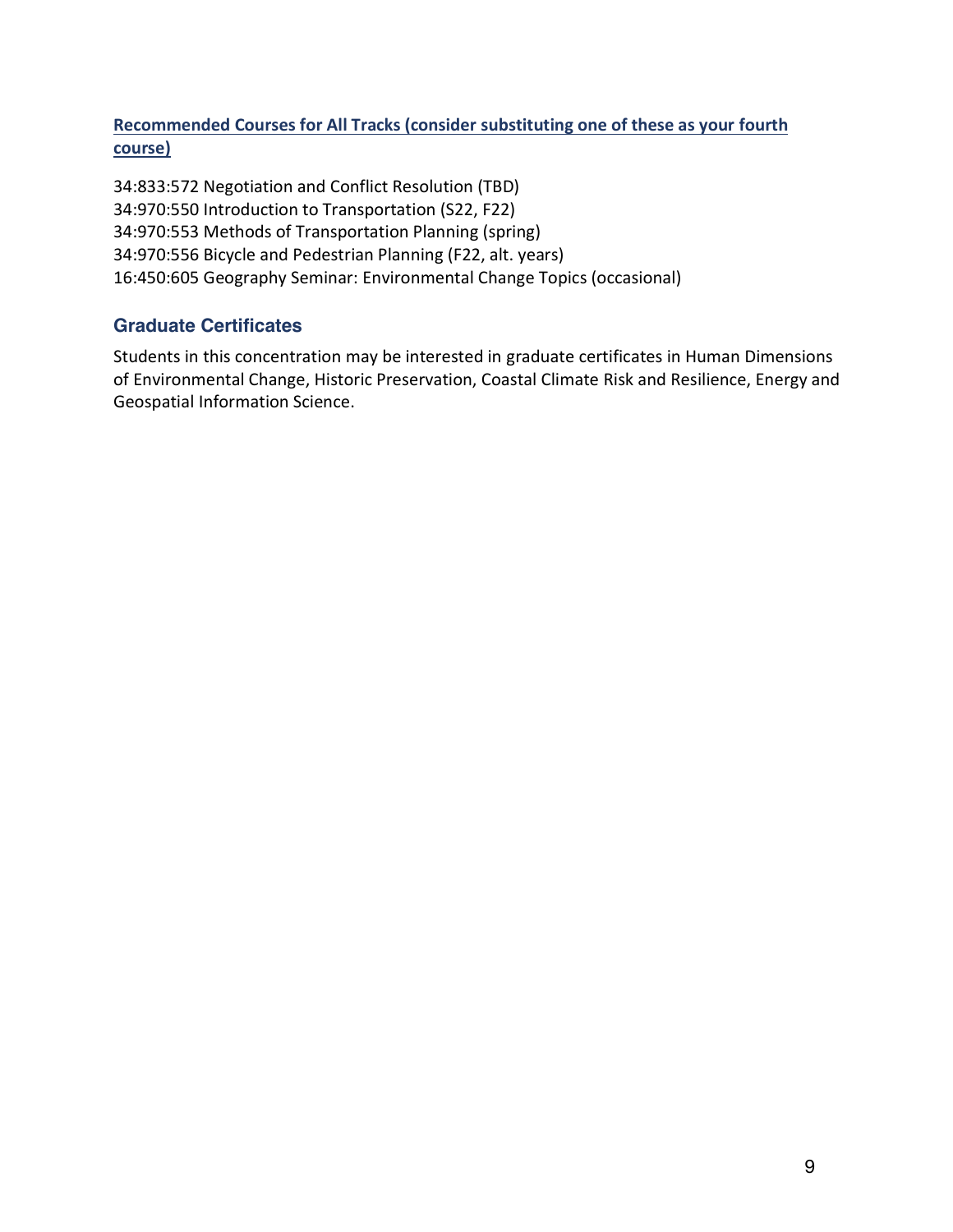# **International Development Concentration**

## **Faculty Advisers**

Radha Jagannathan and Hal Salzman (Co-coordinators), Hooshang Amirahmadi, Frances Barchi, Michael Lahr, Ronald Quincy, Mi Shih

# **Overview**

This concentration prepares students to effectively frame and engage with the dynamic challenges of designing and implementing plans and public policies in regional and international settings, with particular focus on urbanization and human settlement systems. Specific topics include the interplay of development and the presence and absence of political stability, social cohesion and social movements, economic equity, environmental sustainability, the spatial concentration of economic activity, inter-industry linkages, technology transfer, sustainable development, green economic growth, Sustainable Development Goals, and cross-boundary movement of people, trade, capital, and information. Students must take two of the required courses and at least four within the concentration.

**Required Courses** (take at least two of these courses) 34:970:530 International Urbanization and Housing Issues (F22 alt, years) 34:970:644 International Economic Development (spring) 34:970:645 Regional Development (fall) 34:970:643 Debates in International Development (fall)

**Recommended Courses** (choose at least two of these courses, which can include the required courses you did not choose above, for a total of four courses) 34:816:637 Global Data Analytics (fall) 34:970:651 International Environmental Law and Policy (spring) 34:970:XXX Community Planning and Engagement in the US and Global South (S22 alt, years)

#### **Recommended Courses in other Programs**

You may substitute one of these courses for one of the two recommended courses

#### **Geography**

450:605:03 Critical Ethnographies of Power and Hegemony (fall)

#### **Political Science**

16:790:536 International Law and the United Nations (fall, spring) 16:790:580 Global Environmental Politics and the United Nations (fall) (online)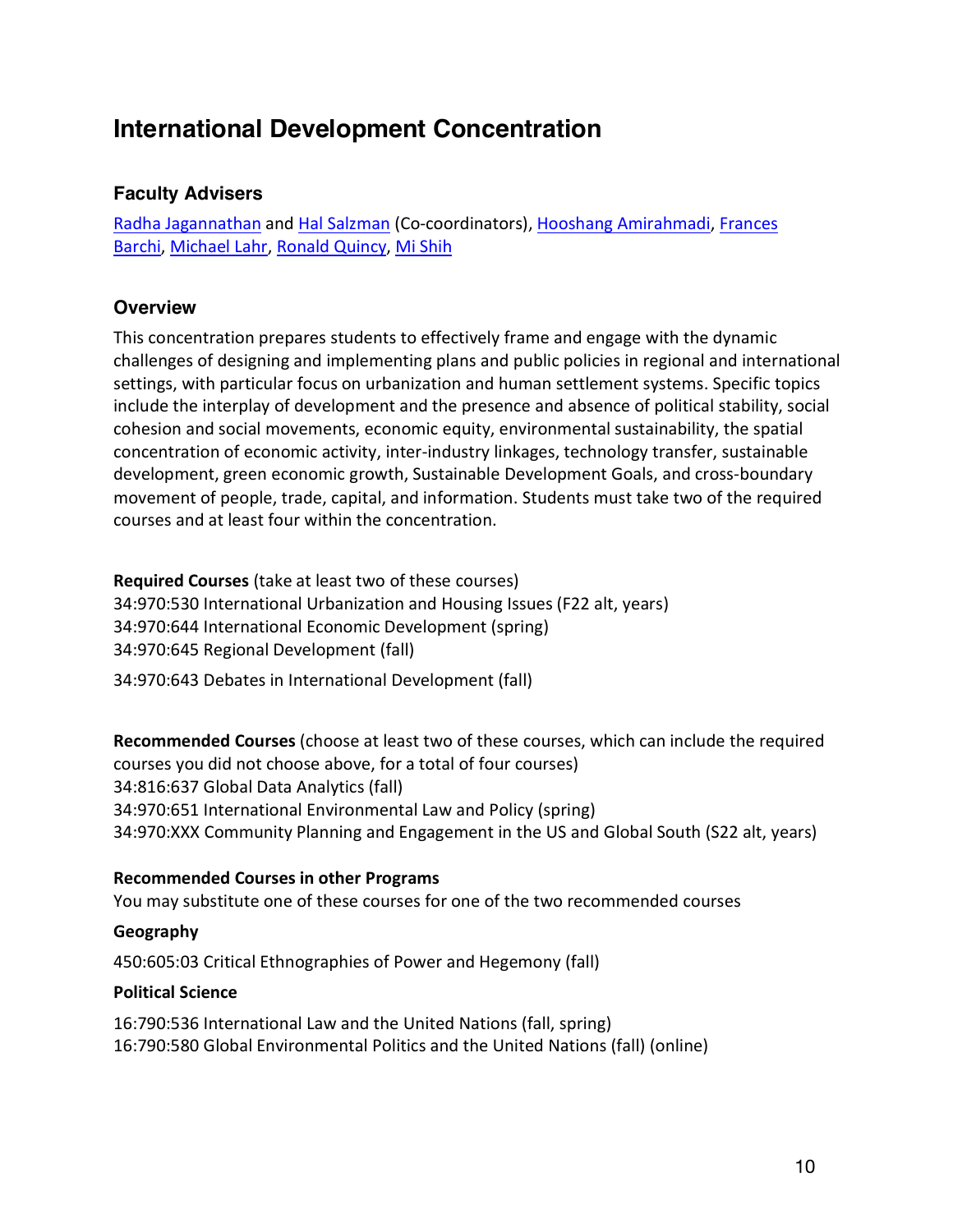# **Social Work** 19:910:545 Global Social Work and Social Development (spring) 19:910:549 Latinos: Culture, Community and Social Welfare (spring)

**Women's Studies** 16:988:535 Gender and Human Rights (spring)

**Global Affairs** 26:475:504 International Law (fall) 26:478:541 Global Political Economy (fall)

#### **Urban Systems**

26:977:617 Urban Systems III: Globalization, International Migration, and Contemporary Cities (fall)

Since graduate course offerings throughout the University change annually, there may be relevant courses in cognate fields (or at the Princeton Woodrow Wilson School) which could be approved by a faculty coordinators for inclusion in the concentration. Students may also take a Directed Study relevant to their specific interests as one of the recommended courses.

# **International Development and Global Affairs at the Bloustein School**

The International Development Interest Group (IDIG), was established at the Bloustein School in early 2009 and in 2010 was recognized as by the Graduate Student Association. It functions as a forum for the exchange of ideas and information, as well as a platform for collaborative work around various themes and geographies of relevance in planning and policy work in low- and middle-income countries. https://bloustein.rutgers.edu/idig

## **Rutgers Global**

Rutgers Global—provides Rutgers community members with the opportunities, programs, resources, and services they need to advance their global experience. http://global.rutgers.edu/

# **Other Global Initiatives at Rutgers**

**Rutgers Global Health Institute** fosters collaboration across the university and with partners beyond Rutgers to improve the health of vulnerable populations. Promotes health equity locally and around the world by working with communities to create and implement comprehensive, long-term solutions to pressing global health challenges.

## **Rutgers Climate Institute**

https://climatesociety.rutgers.edu/ Rutgers Climate Institute is a University-wide effort understand climate change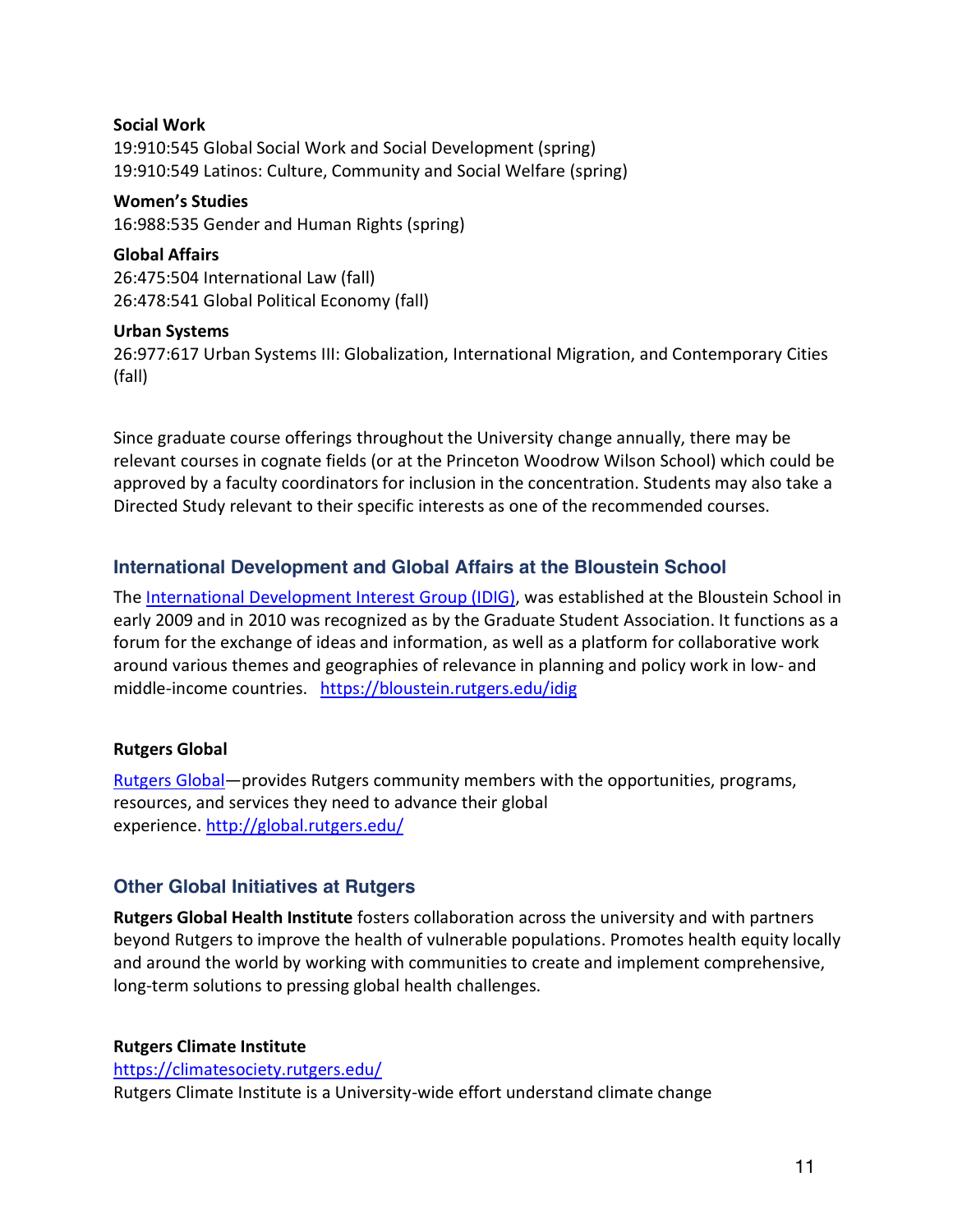# **Transportation Policy and Planning Concentration**

## **Faculty Advisers**

Robert Noland and Michael Smart (Co-Coordinators), Kelcie Ralph, Will Payne, Wenwen Zhang, Piyushimita Thakuriah

# **Overview**

The transportation policy and planning concentration provides a broad survey of the field as well as a critical evaluation of current and alternative policies and practical application of planning methods. Urban transport systems are examined in the context of environmental, energy, safety, equity, financial, and health impacts. Particular focus is placed on public transit planning, non-motorized modes such as walking and bicycling, environmental issues, and the coordination of land use and transportation planning. Students must take three of the seven core courses, and choose one elective from either the other core courses or from the listing of recommended courses below for a total of four courses. Students are encouraged to consider a Directed Study which may substitute for one recommended course. Recommended methods courses include Introduction to GIS for Planning and Public Policy (34:970:591), Topics in GIS (34:970:592), and Discrete Choice Methods (34:970:630). A graduate planning studio with a transportation focus or component is strongly recommended.

## **Required Courses** (take at least three of these courses)

34:970:550 Introduction to Transportation (S22, F22) 34:970:551 Transportation and Land Use (S24, alt. years) 34:970:552 Transportation and the Environment (F23, alt. years) 34:970:553 Methods of Transportation Planning (spring) 34:970:554 Transportation Economics and Finance (S23, alt. years) 34:970:555 Transportation and Equity (S23, alt. years) 34:970:556 Bicycle and Pedestrian Planning (F22, alt. years) 34:970:558 Public Transit Planning and Management (fall)

**Recommended Courses** (choose one additional course, which can include the required courses you did not choose above, or other courses with approval from the concentration coordinators, for a total of four courses) 34:970:508 Comprehensive Planning (spring) 34:970:559 Transportation Risk and Security (TBD) 34:970:560 Freights and Ports (spring) 34:970:594 Program Evaluation (F23, alt. years) 34:970:590 Graphical Communication and Design Representation ( $1<sup>st</sup>$  year, fall)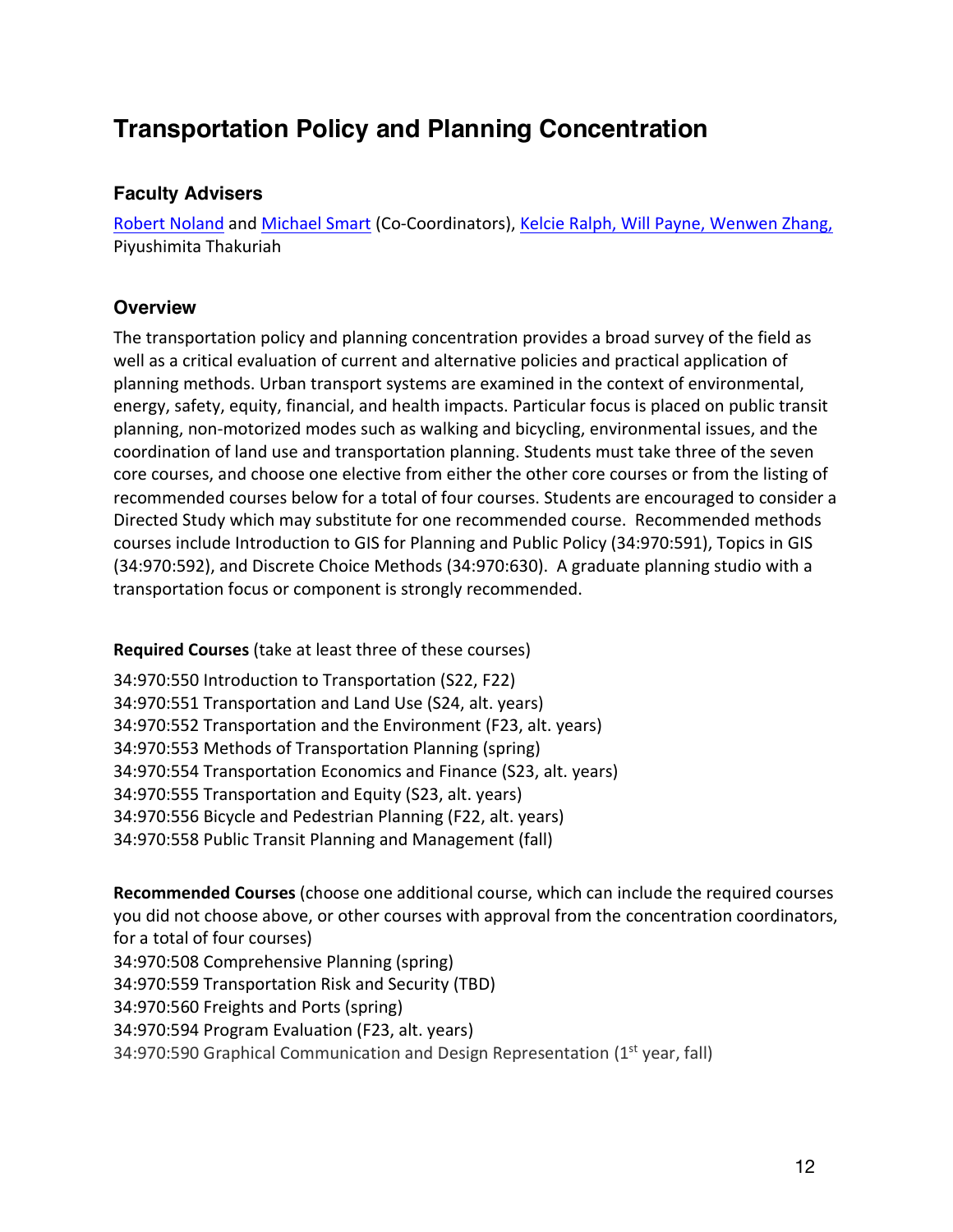34:970:600 Planning and Design I (fall) (*pre- or co-req of 34:970:590*) 34:970:618 Environmental Planning and Management (fall) 34:970:634 Machine Learning for Public Informatics (fall, spring)

#### **Recommended Courses in other Programs**

**Civil and Environmental Engineering** (these course offerings may change from year to year)

16:180:531 Traffic Engineering 16:180:532 Transportation Planning 16:180:533 Traffic Operations 16:180:536 Transportation System Analysis 16:180:537 Intelligent Transportation Systems 16:180:548 Infrastructure Management Systems 16:180:551 Rail Transportation System 16:180:552 Engineering Risk Analysis in Transportation Systems 16:180:554 Sustainable Transportation Infrastructure 16:180:555 Railway Track Engineering and Safety

## **Graduate Certificates**

Students in this concentration may be interested in the Graduate Certificate in Transportation Studies and the Graduate Certificate in Transportation Management: Vulnerability, Risk, and Security.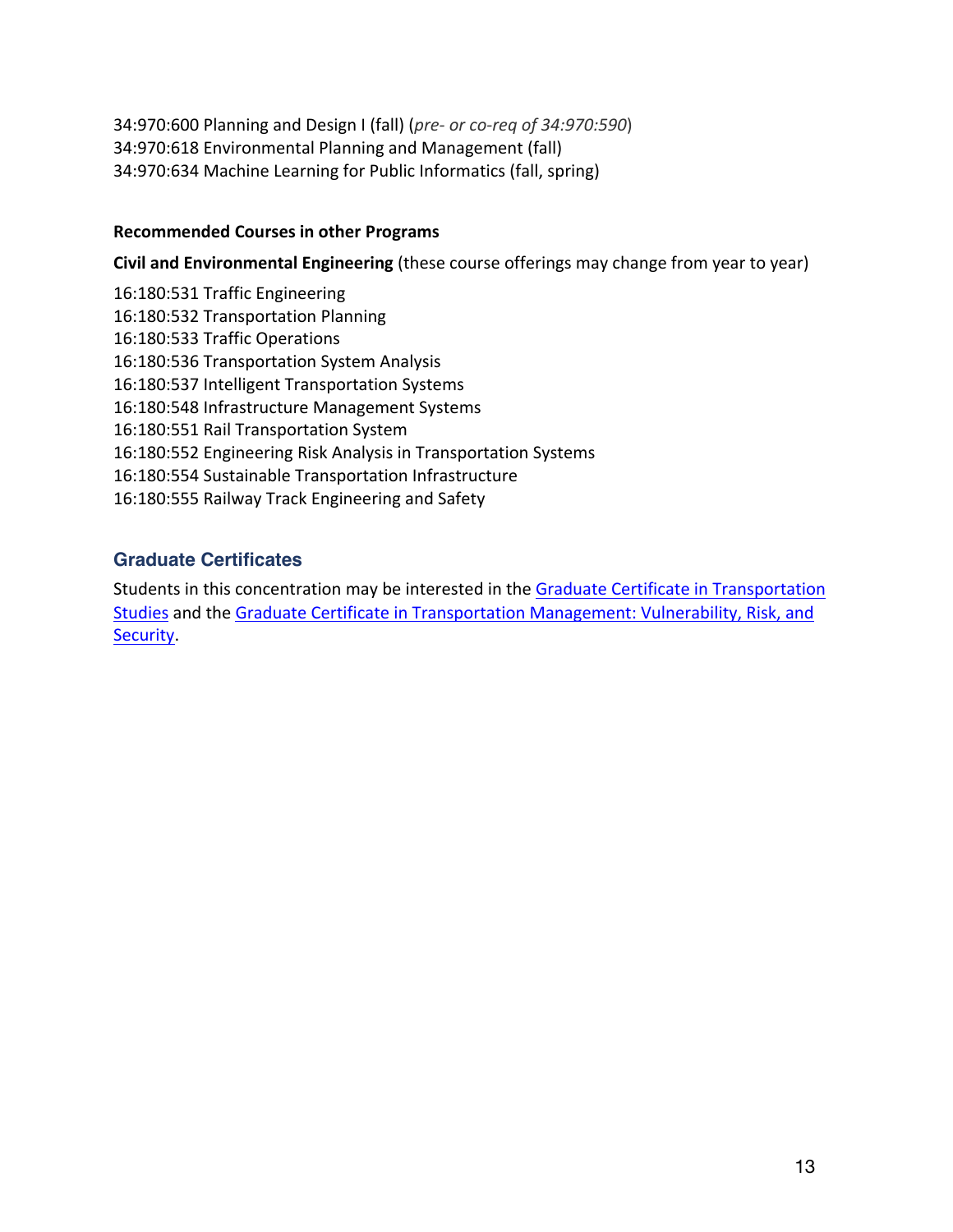# **Urban Informatics Concentration**

## **Faculty Advisers**

Clinton Andrews and Eric Seymour (Co-coordinator) Juan Ayala, Michael Lahr, Robert Noland, Will Payne, Jim Samuel, Michael Smart, Wenwen Zhang, Piyushimita Thakuriah

# **Overview**

Evidence-based decision making in urban planning requires the use of advanced computational tools and data management techniques that can evaluate the data generated in public settings. This concentration provides the vehicle for educating this new cross-trained professional cohort by providing competencies needed in urban informatics: context, statistics, programming, data management, data analytics, visualization, spatial analysis, applications and integration of skills.

#### Prior Preparation

This concentration is suitable for students with undergraduate degrees in any field. Applicants must demonstrate competency in one or more programming languages and skills in data management (with coursework, work experience, or by examination). *Basic Quantitative Methods and Planning Methods* may be taken concurrently with concentration courses. Students with appropriate backgrounds may substitute more advanced courses for topics already mastered (see Methods Flowchart and consult with your adviser).

**Required Courses** (take three of these courses) 34:970:502 Theory and Practice of Public Informatics (fall) 34:970:591 Intro to GIS for Planning (fall, spring) 34:970:634 Machine Learning for Public (fall, spring), *pre req: Applied Multivariate Methods (34:970:527) or Discrete Choice (34:970:630).*

**Recommended Courses** (choose one additional course for a total of four courses) 34:970:527 Applied Multivariate Methods (fall, spring) 34:970:590 Graphical Communication and Design Representation (fall, spring) 34:970:592 Topics in GIS (fall, spring) 34:970:593 Design Representation and Visualization (fall) 34:970:607 Communicating Quantitative Information (TBD) 34:970:630 Discrete Choice Methods (spring) 34:970:631 Communicating Science with Decision Makers (spring) 34:833:635 Survey Research 34:816:637 Global Data Analytics (fall) 34:816:640 Robotics and Society (fall) 34:816:xxx Artificial Intelligence – Practice, Strategy and Ethics (spring)